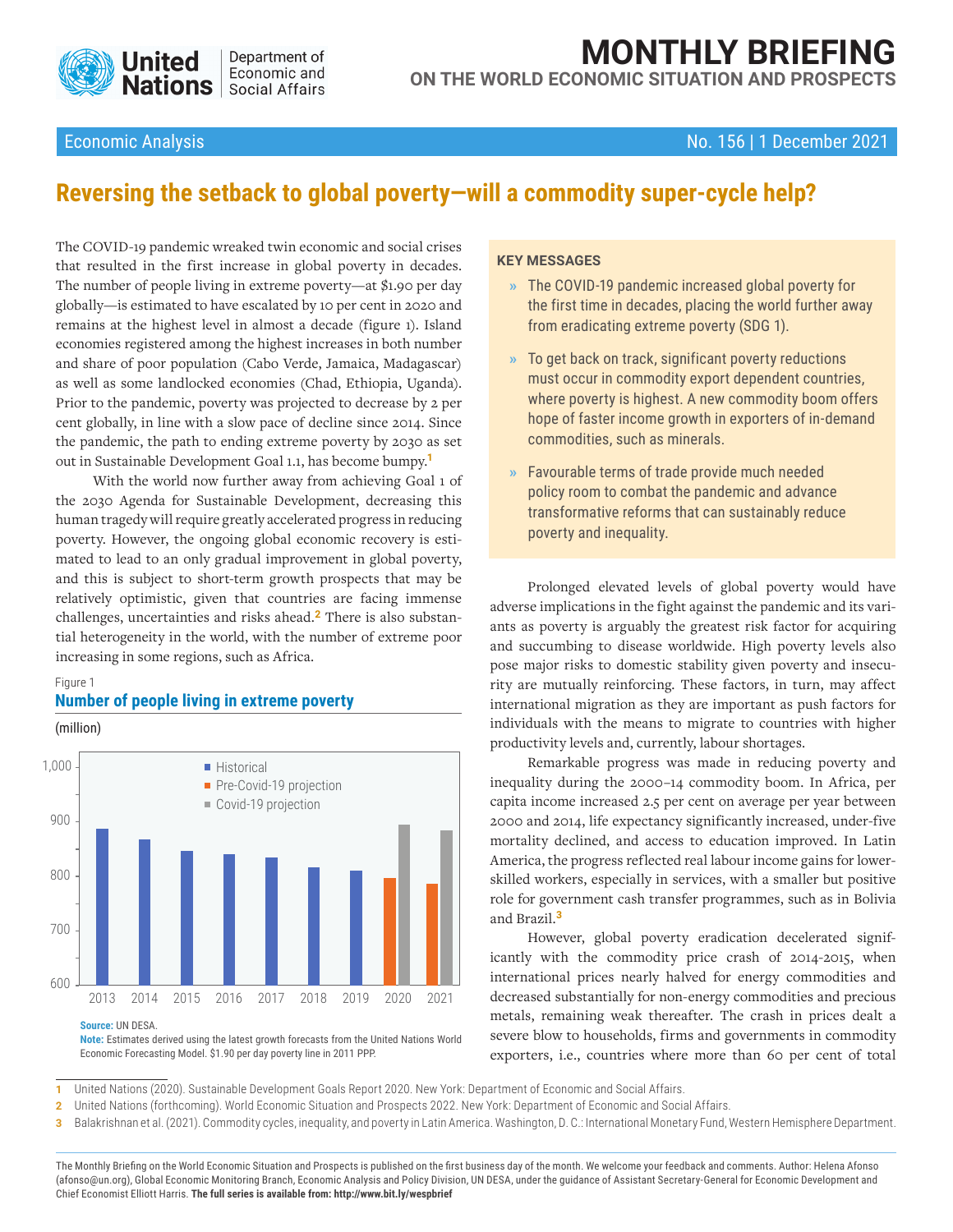#### Figure 2 **Poverty and population by commodity dependency status, 2021**



**Source:** UN DESA.

merchandise exports are composed of commodities. As a result, the pace of global poverty reduction decelerated abruptly from about 8 per cent per year prior to the crash to just 1-2 per cent per year since then, reflecting the fact that most of the extreme poor live in commodity export-dependent countries (figure 2). While an average 6 per cent of people live on less than \$1.90 a day in non-commodity exporting countries, the ratio increases to 22 per cent in commodity exporting countries.

Due to a lack of fiscal space, namely the inability to issue more debt, the capacity of governments in commodity exporting developing countries to support private savings during the pandemic crisis was relatively limited and this, in turn, likely contributed to the collapse in aggregate demand and rise in poverty.**<sup>4</sup>** Now, countries have started to reduce policy support, with central banks tightening monetary policy in the face of rising inflation and governments unwinding extraordinary fiscal support to establish

#### Figure 4

#### **Commodity terms of trade in select commodity exporters**



(commodity net export price index, 2012=100)

**Source:** UN DESA calculations using IMF Commodity Terms of Trade database. **Note:** Individual commodities weighted by ratio of net exports to total commodity trade.

#### Figure 3 **Commodity prices, January 1992-October 2021**



fiscal prudence,**<sup>5</sup>** especially after a steep increase to elevated public debt levels (e.g., Bolivia, Paraguay, Sudan, Zambia). Public indebtedness is nevertheless projected to remain above pre-pandemic levels in the next few years. Elevated debt will likely limit governments' ability to address the longer-term legacies of the pandemic when economic recoveries gain traction.

Reversing the setback to poverty dealt by the pandemic will be very challenging for commodity exporters. However, resurgent commodity prices have brought hope for income growth and poverty reduction in resourcedependent economies. The prices of several commodities, such as oil, copper, lumber and corn are at multi-year highs. The Bloomberg Commodity Index, a broad measure of prices, has advanced 66 per cent since April 2020, while the IMF Global Price Index of All Commodities is close to all-time highs (figure 3). Commodity terms of trade—the ratio between a country's commodity export and import prices—are close to the highest level since the 2000s for several African and Latin American commodity exporters (figure 4). In Peru, commodity terms of trade are currently the most favourable since 1980 due to record copper and other metals prices.

 Should commodity prices remain elevated, the production of commodities could once again rise and attract workers, increasing wages and employment, with possible externalities to other sectors, including some of the most impacted by the pandemic. Sectors with higher labour intensity (in particular, low skilled), such as agriculture and minerals, usually benefit comparatively more from positive price shocks, as opposed to energy and hydrocarbons production, which typically employ more skilled labour and capital-intensive technology.

There are reasons to believe a prolonged period of higher commodity prices could occur. Low interest rates, fiscal stimulus across developed economies and pent-up demand coupled with

**<sup>4</sup>** International Monetary Fund (2021). Regional Economic Outlook, Sub-Saharan Africa, October 2021.

**<sup>5</sup>** International Monetary Fund (2021). Regional Economic Outlook, Western Hemisphere, October 2021.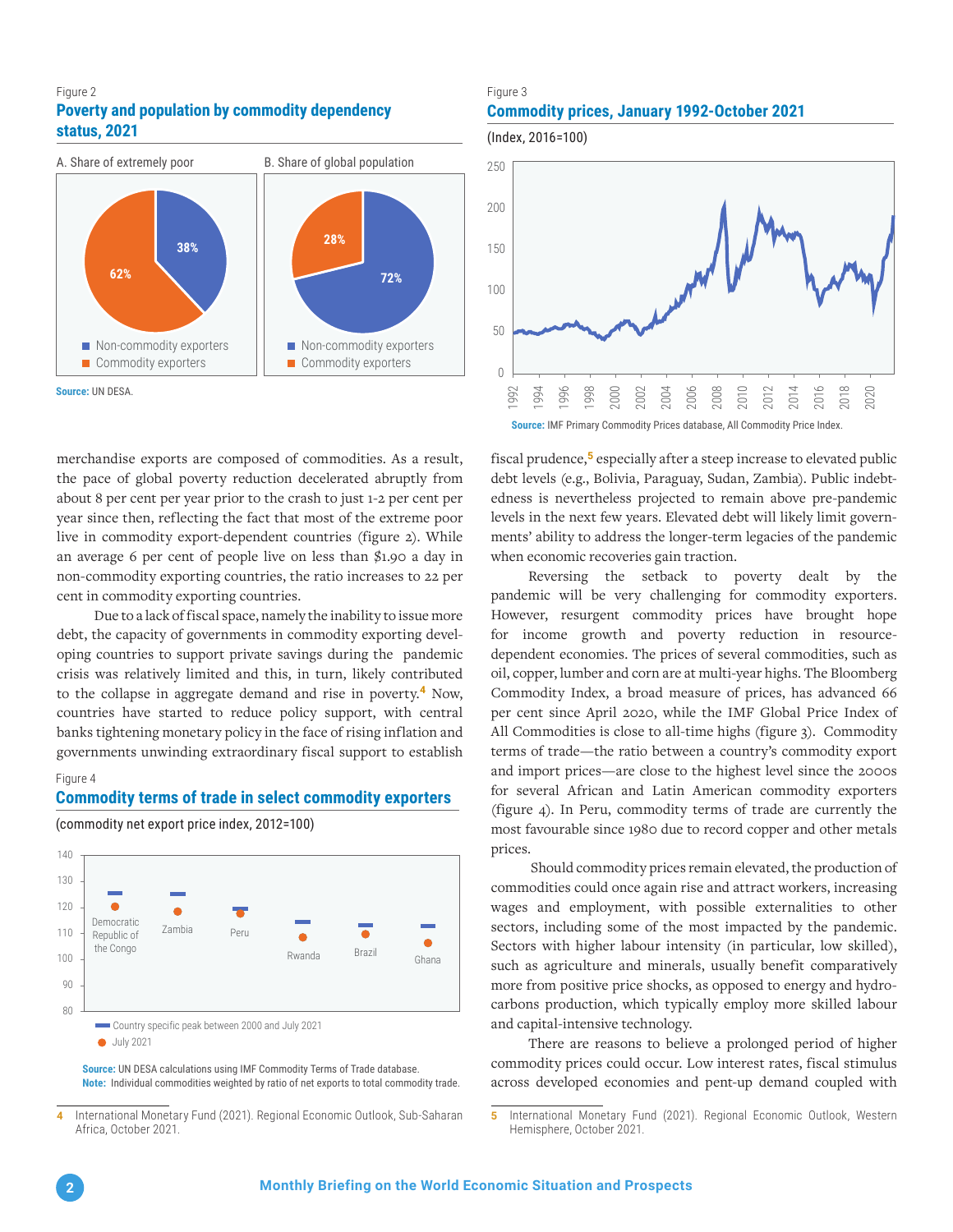excess savings after a prolonged lockdown period are boosting a growing global economy, which would support commodity prices. Chinese imports of commodities, such as aluminium and corn, increased significantly this year, contributing to high commodity price indexes.

Furthermore, developed economies are projected to grow more strongly than in recent years amid rising business investment in physical capital and multi-year government infrastructure projects, such as in China, India, the European Union and the United States, among other countries. Such investments will consume large quantities of raw materials. Monetary support also continues to be robust as central bankers, including the Federal Reserve, are seen to continue mostly accommodative stances. This creates less pressure to dial back monetary stimulus and raise interest rates, which bodes well for commodities demand.

Investments in low-carbon technologies may also support a boom in certain commodities by promoting higher consumption of metals and minerals. Electric cars require six times more mineral inputs than conventional cars, and wind energy plants contain nine times more minerals than gas-fired power plants.**<sup>6</sup>** To meet the Paris Agreement goals, lithium demand is projected to increase by over 40 times by 2040, demand for graphite, cobalt and nickel should increase 20–25 times and copper demand is estimated to more than double. Prices for lithium are currently three times as high as at the beginning of the year and cobalt prices doubled. Transitioning to global net zero emissions could provide a \$13 trillion windfall for producers of copper, nickel, cobalt and lithium over the next two decades.**<sup>7</sup>**

Supply constraints may continue to contribute to high commodity prices for longer. Natural gas and coal prices have reached record highs amid supply shortages and rebounding demand for electricity. This indirectly impacts production of other commodities, including fertilizers and some metals. Additional price spikes may occur in the near-term due to very low inventories and persistent supply bottlenecks.**<sup>8</sup>** With climate change progressing, adverse weather events, such as high summer temperatures, droughts and floods, continue to affect many commodity markets, having increased summer demand for electricity this year and reduced the supply of some agricultural commodities, hydroelectricity, metals and coal. Environmental concerns weigh on steel manufacturing as China curbs steel output. The pandemic has also adversely affected mining activity, for example in Latin America. The price of copper—the most widely used metal in energy generation, transmission infrastructure and energy storage, including green technologies—stands at its highest level since 2011 and may rise by half by 2025.**<sup>9</sup>**

However, the current spike in commodity prices has noticeably different fundamentals compared to the previous years-long rally, in the 2000s. Back then, China was undergoing a process of rapid urbanization which fuelled a decades-long construction boom in the country and constituted a powerful growth engine for developing country commodity exporters. The current infrastructure spree, on the contrary, has already lost steam given increased wariness of over indebtedness in the Chinese construction sector and mounting primary commodity prices potentially feeding inflation, which has led to regulatory action. Iron ore prices more than halved since problems at China's second largest property developer deepened in late July.**<sup>10</sup>**

Energy markets have substantially changed as well, with shale drilling now presenting an option to quickly raise the production of oil and natural gas. A breakthrough in talks between the US and Iran to revive the 2015 nuclear deal could also mean more oil available to world markets, though the outcome of the talks is still uncertain. Moreover, new COVID-19 variants pose ongoing risks to the global economy and commodities markets for as long as substantial parts of the world remain unvaccinated. Oil prices crashed more than 10 per cent in late November as the new Omicron variant added to concerns over a projected inflated crude surplus early next year.

All in all, the commodity-wide price boom of the 2000s is unlikely to be replicated in the same terms. Given ongoing plans to decarbonize economies, fossil fuels face soft price trajectories in the medium- to long-term. Sector-specific sustained high prices may materialize though, especially in non-energy commodities. Importantly, sustained high global food and energy prices could slow growth in energy-importing countries and exacerbate food insecurity in low-income countries which would be detrimental to poverty eradication.

Favourable terms of trade alone will not be enough to lastingly reduce poverty and inequality in commodity exporters. Volatility in prices can easily transform windfalls into losses, as experienced by exporters in 2014. Elevated public debt in many countries will likely limit the fiscal space to undertake social transfer programmes, due to weak fiscal balances and the need to treat possible scarring effects. Going forward, the path to sustainable reductions in poverty faces critical challenges. It will require that countries confront COVID-19, while laying the groundwork for structural reforms and diversification away from commodities. Favourable commodity price tailwinds may give strength to a renewed reform drive to address enduring structural problems.

Enhancing tax revenue collection by making tax systems more progressive would be an important move to reduce inequality and generate fiscal space for pro-poor policies and support to inclusive economic growth. This could include measures such as limiting tax exemptions, lowering income thresholds to increase the high-income tax base, and fighting tax evasion and avoidance. In terms of fiscal expenditures, social transfers could be better targeted as, for example, high informality precludes many individuals from being eligible for benefits such as pensions.

International Energy Agency (2021). The Role of Critical Minerals in Clean Energy Transitions. World Energy Outlook Special Report.

**<sup>7</sup>** Boer et al (2021). Energy Transition Metals. IMF Working Paper WP/21/243. Washington, D. C.: International Monetary Fund.

**<sup>8</sup>** World Bank (2021). Commodity Markets Outlook, October. Washington, D. C.

**<sup>9</sup>** Goldman Sachs (2021). Copper is the new oil. Podcast, 18 May.

**<sup>10</sup>** Financial Times (2021). China property bust undercuts talk of new commodity 'super cycle'. 20 October 2021.